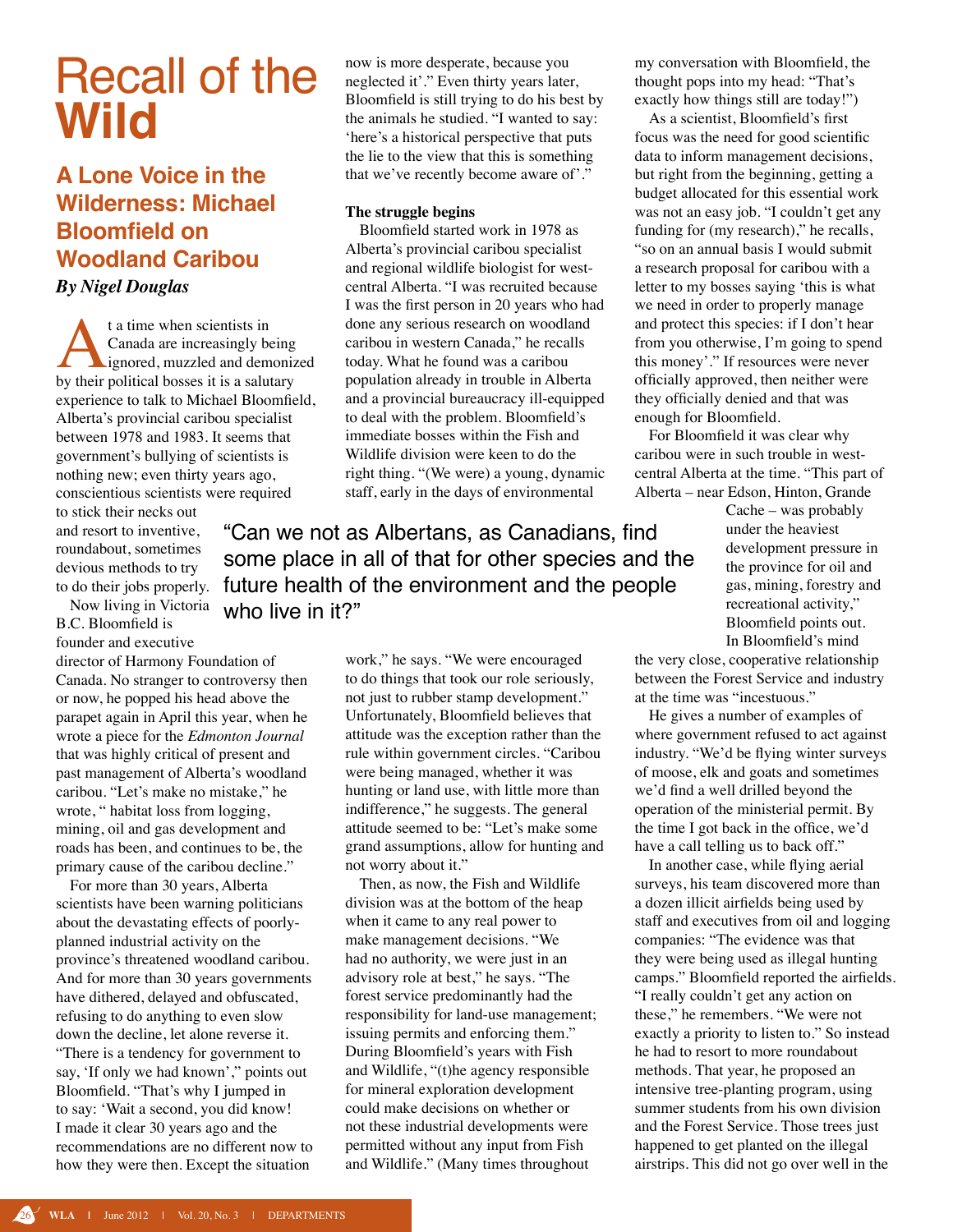government although "what we'd done was the right thing, which was to protect wildlife from illegal hunting, put to bed illegal landing strips and to plant trees."

## **Banning the caribou hunt**

Another area in which Bloomfield put his career on the line, and raised the ire of his bosses, was the continuing caribou hunt in Alberta. "I wanted to close the caribou hunting season, not because I was blaming hunting alone for the decline but because any mortality that could be eliminated had to be eliminated just to protect numbers," he says. AWA and the Alberta Fish and Game Association became loud advocates for suspending the caribou hunt. Then, as now, wolves were a convenient scapegoat to be blamed for dwindling caribou numbers. "Alberta had killed wolves all through that area in the 50s and 60s" Bloomfield points out, "when the decline really began because of the first wave of land-use activity, and probably poor hunting management, which allowed too many animals, bulls and females, to be killed."

 Despite the possible impact on his government career, Bloomfield was not afraid to speak out publicly. In an August 1979 article in the *Edson Leader*, he wrote in typically uncompromising fashion, "In recent years the size, distribution and quality of caribou populations in Alberta have decreased considerably. The decline is largely due



#### *Boulder-Field This 3'x4' watercolor painting was one of my first of the Rocky Mountains. It is the boulder field I struggled climbing outside of Egypt Lake.* © Eileen Raucher-Sutton